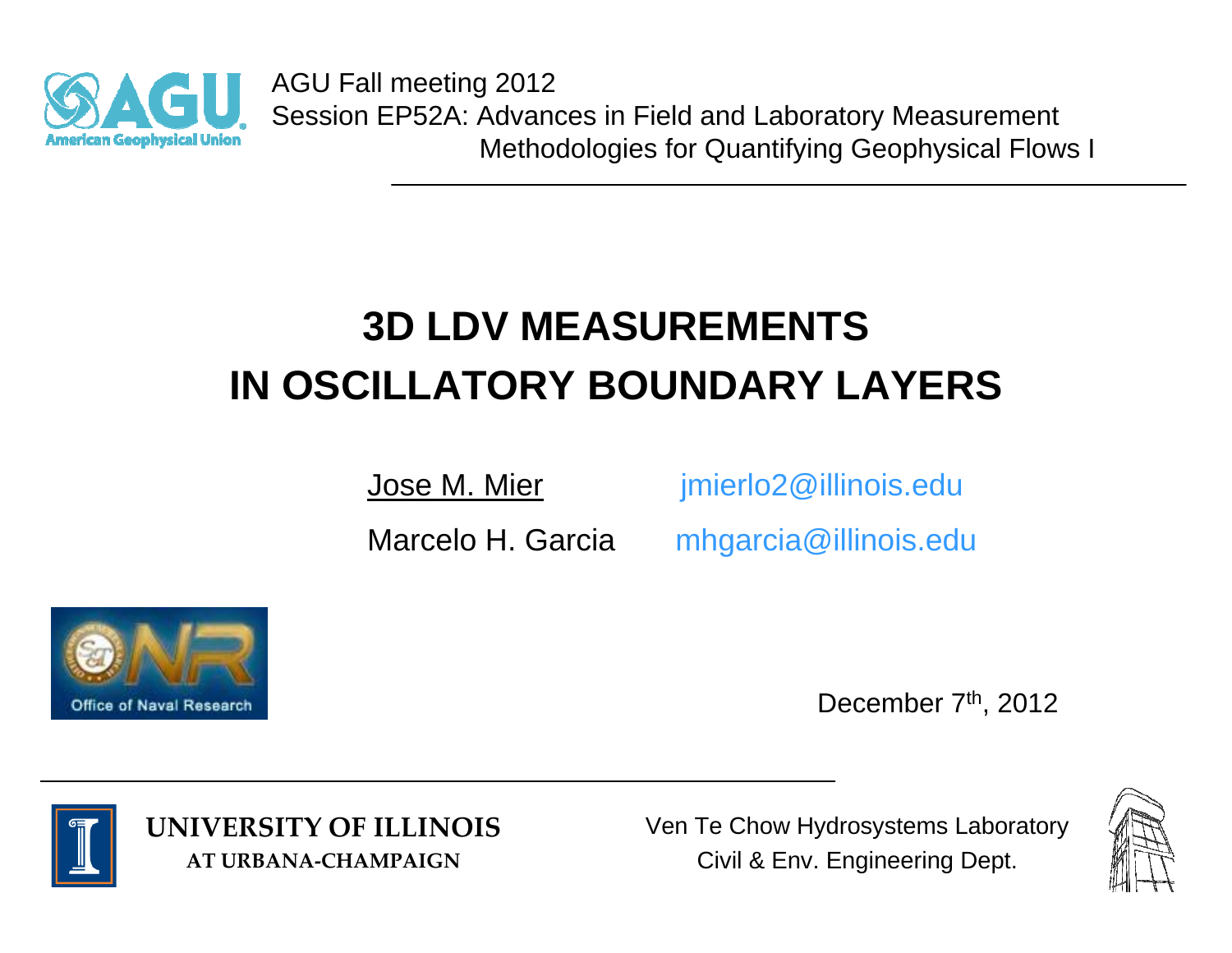# **MOTIVATION**

OSCILLATORY FLOWS AT THE BOTTOM OF THE SEA:

Getting to understand the processes of interaction between fluid and sediment.



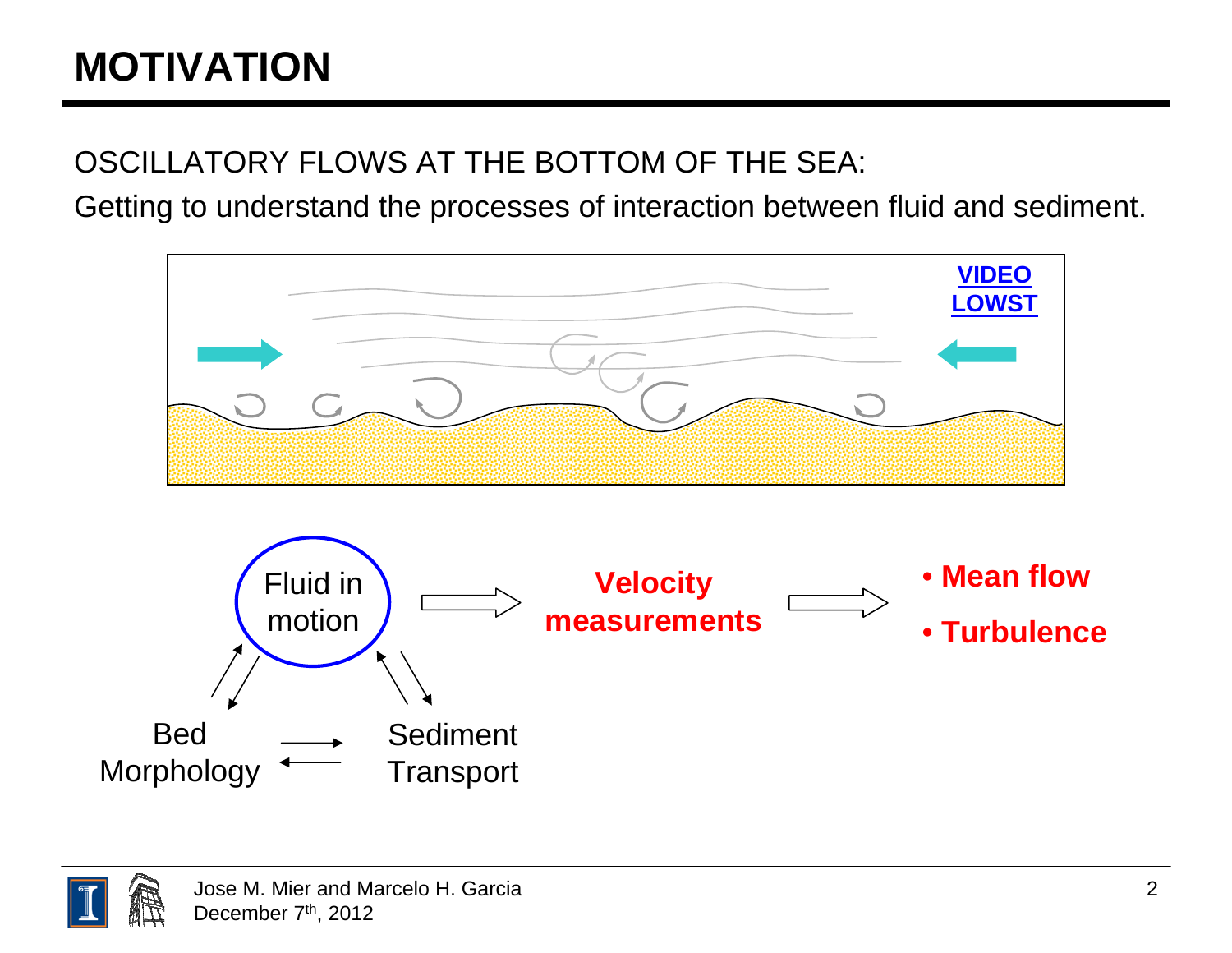#### **THE OSCILLATORY BOUNDARY LAYER**

Bottom  $\longrightarrow$  Shear  $\longrightarrow$  Turbulence  $\longrightarrow$  upward propagation  $\longrightarrow$  boundary layer z A  $U_{\alpha}$ *u* <sup>=</sup>*U* = f (ω*t)* Outer, inviscid region  $wt = 90^{\circ}$  $\tau = f(\omega t)$ Sleath Inner, viscous region  $u = f(z, \omega t)$ Sumer et al. (boundary layer)  $\tau = f(z, \omega t)$ Jonsson ū

From Jensen (1988)



Exp. Y6: Smooth bed. Re $_{\textrm{\tiny{W}}}$  = 1.7 x 10 $^{5}$ 



From Carstensen *et al.* (2010) Smooth bed, *Rew* = 3.0×10<sup>5</sup>



Jose M. Mier and Marcelo H. GarciaDecember 7<sup>th</sup>, 2012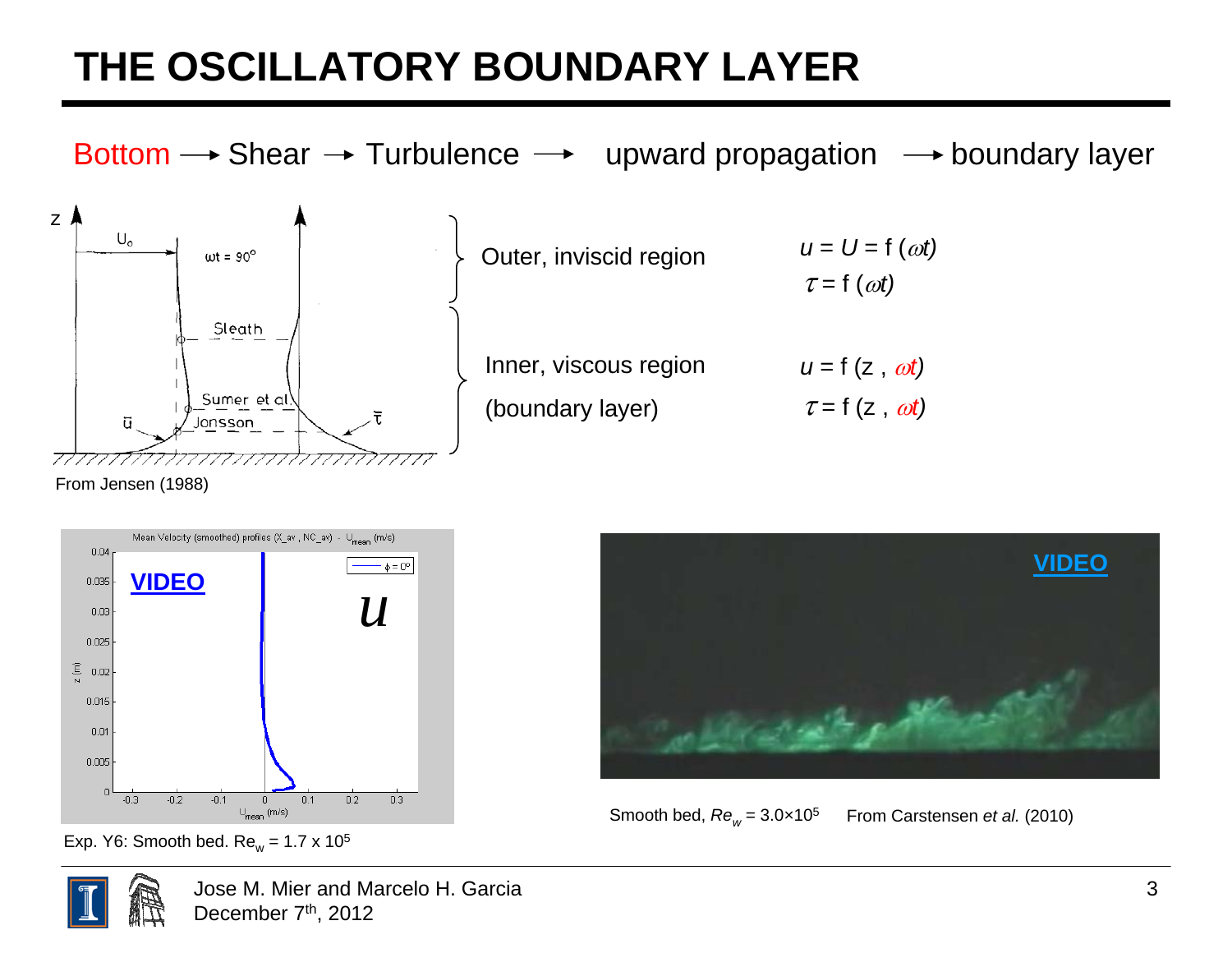#### **PREVIOUS EXPERIMENTAL WORK**



#### **MORE TURBULENT**



**MORE ROUGH**

**MORE ROUGH**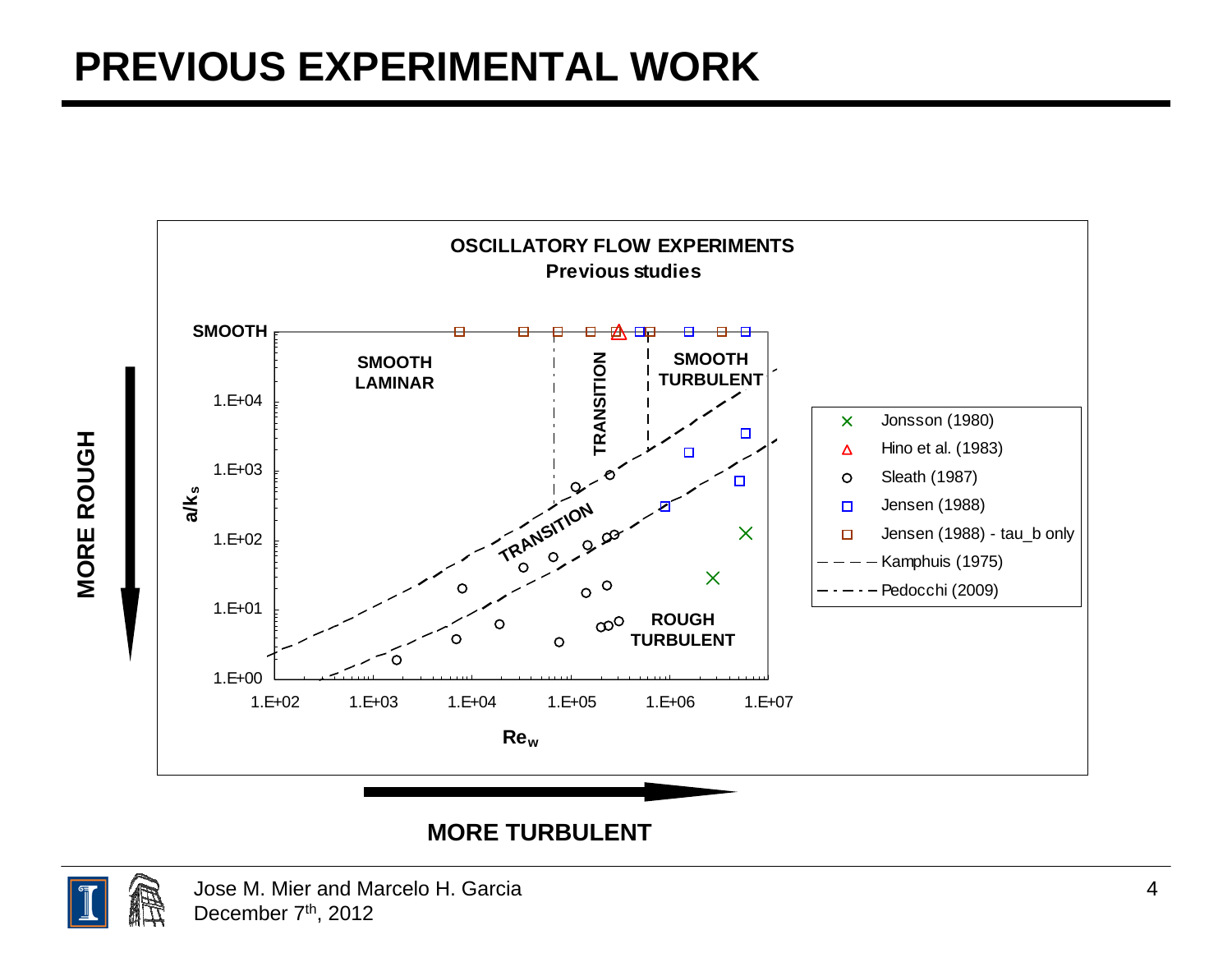# **RESEARCH GOAL**

• Characteristics of the mean flow and turbulence in the **laminar-turbulent transition** of the oscillatory boundary layer with **smooth** bed.



#### **MORE TURBULENT**



**MORE ROUGH**

**MORE ROUGH**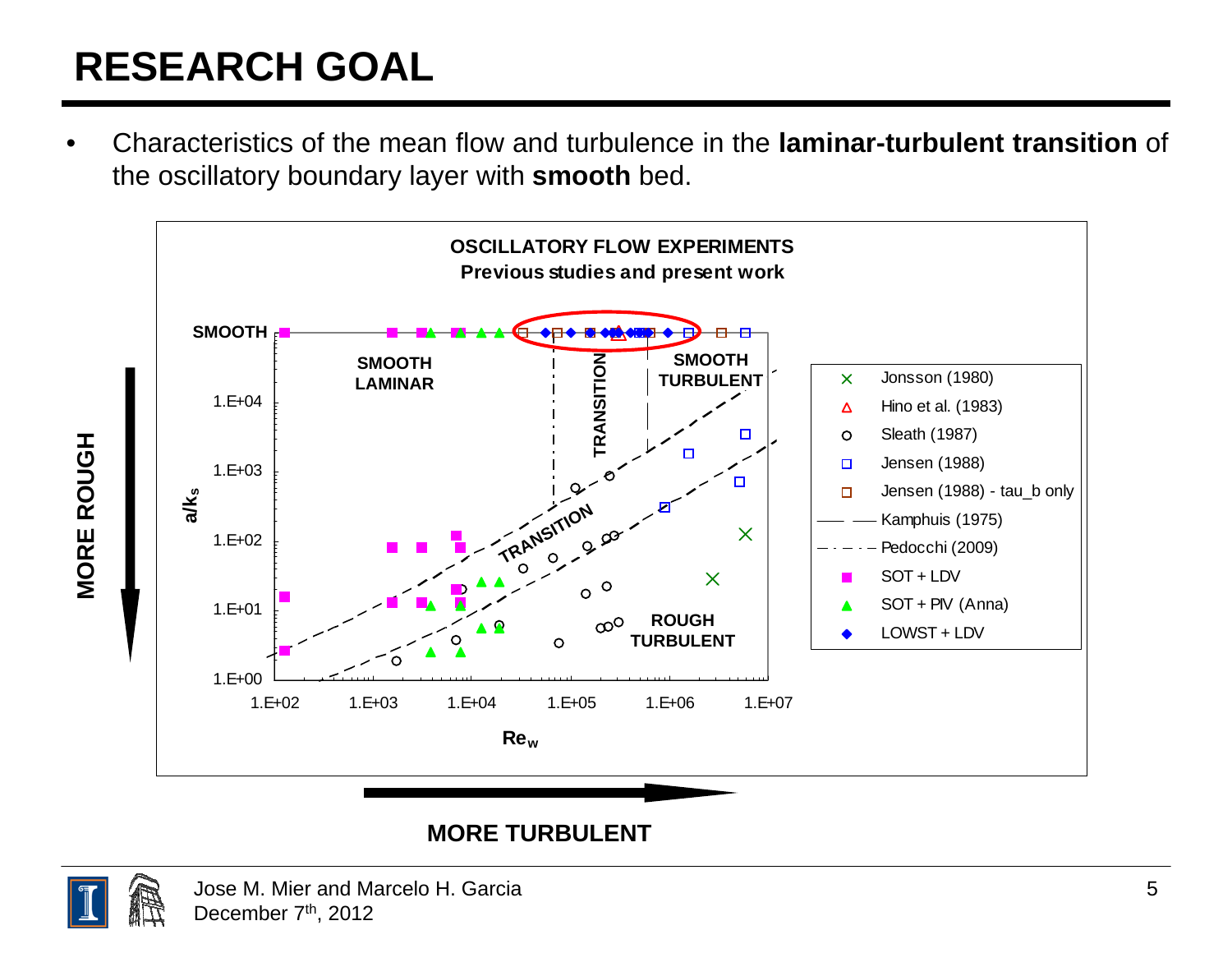#### **LARGE OSCILLATORY TUNNEL**



#### **Experimental setup: fixed, flat, smooth, PVC floor**

Setup team: Andy Waratuke, Andrew Rehn, Nicholas Möller, CEE shop



**pistons**

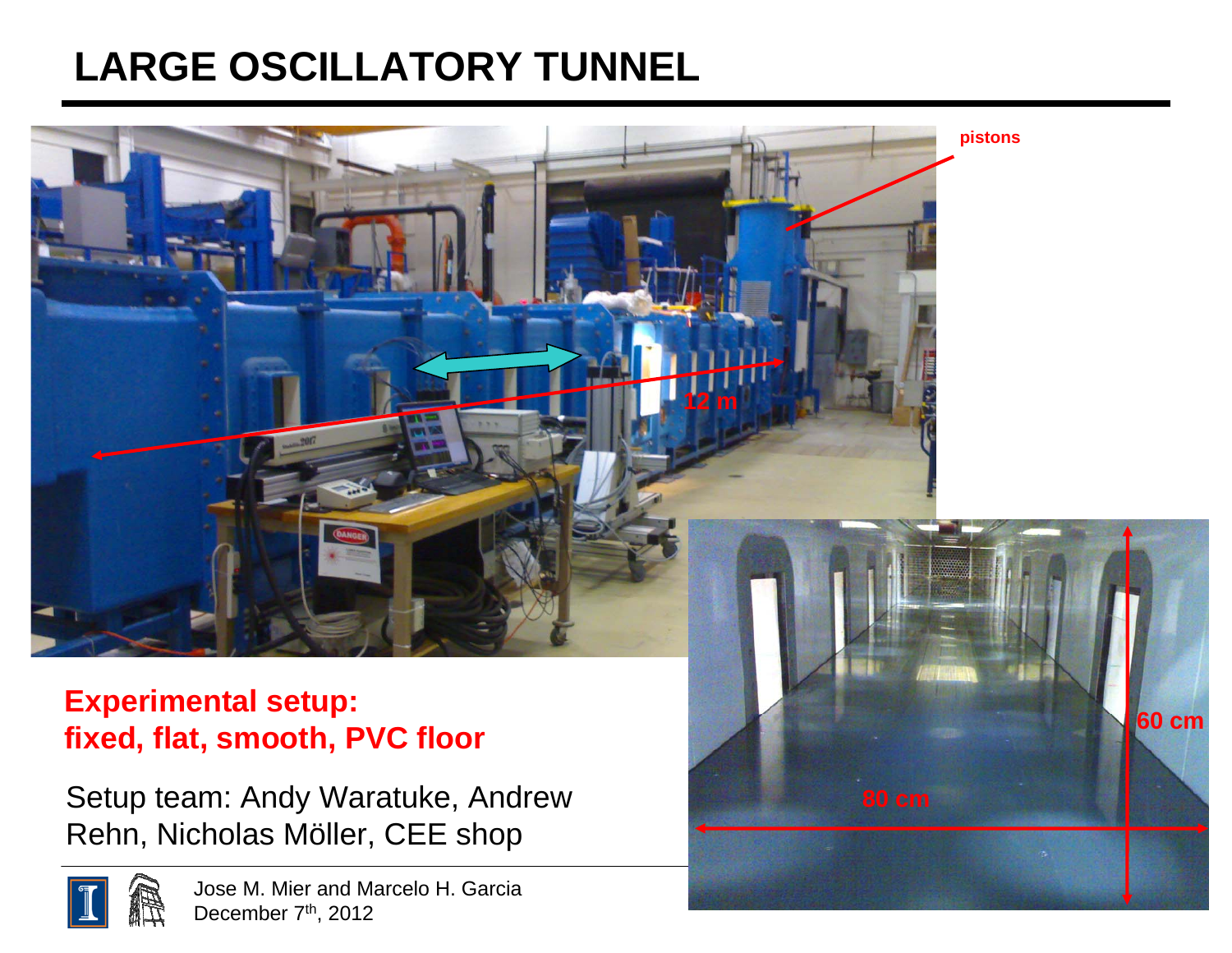### **CHALLENGE: LDV SYSTEM IN 3D CONFIGURATION**

- Closed section
- Limited optical access
- Under pressure
- Window thickness
- Refraction
- Traversing 2 probes
- Alignment
- Bubbles
- Reflections
- Seeding particles



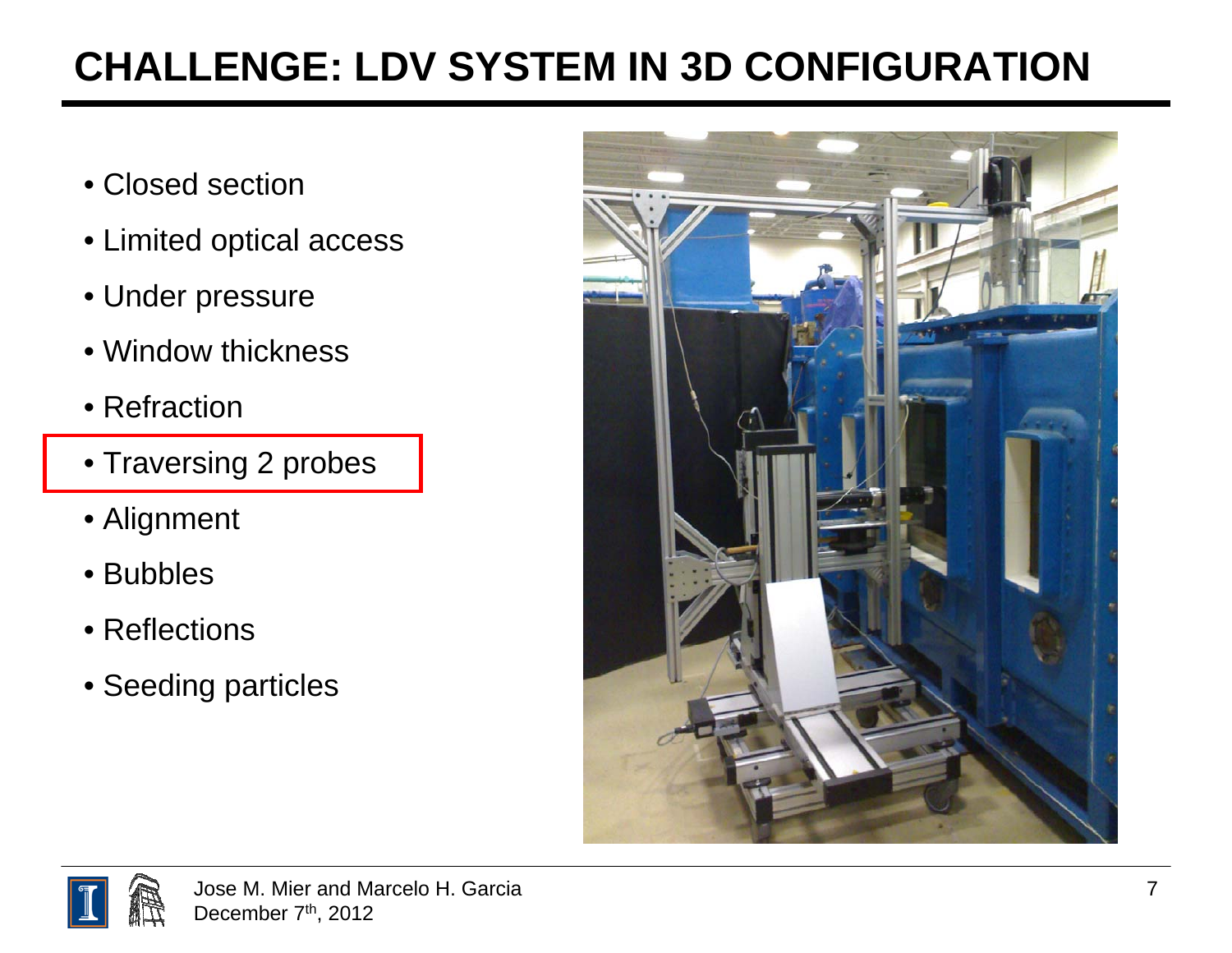### **3D LDV TRAVERSING WITH 2 PROBES**



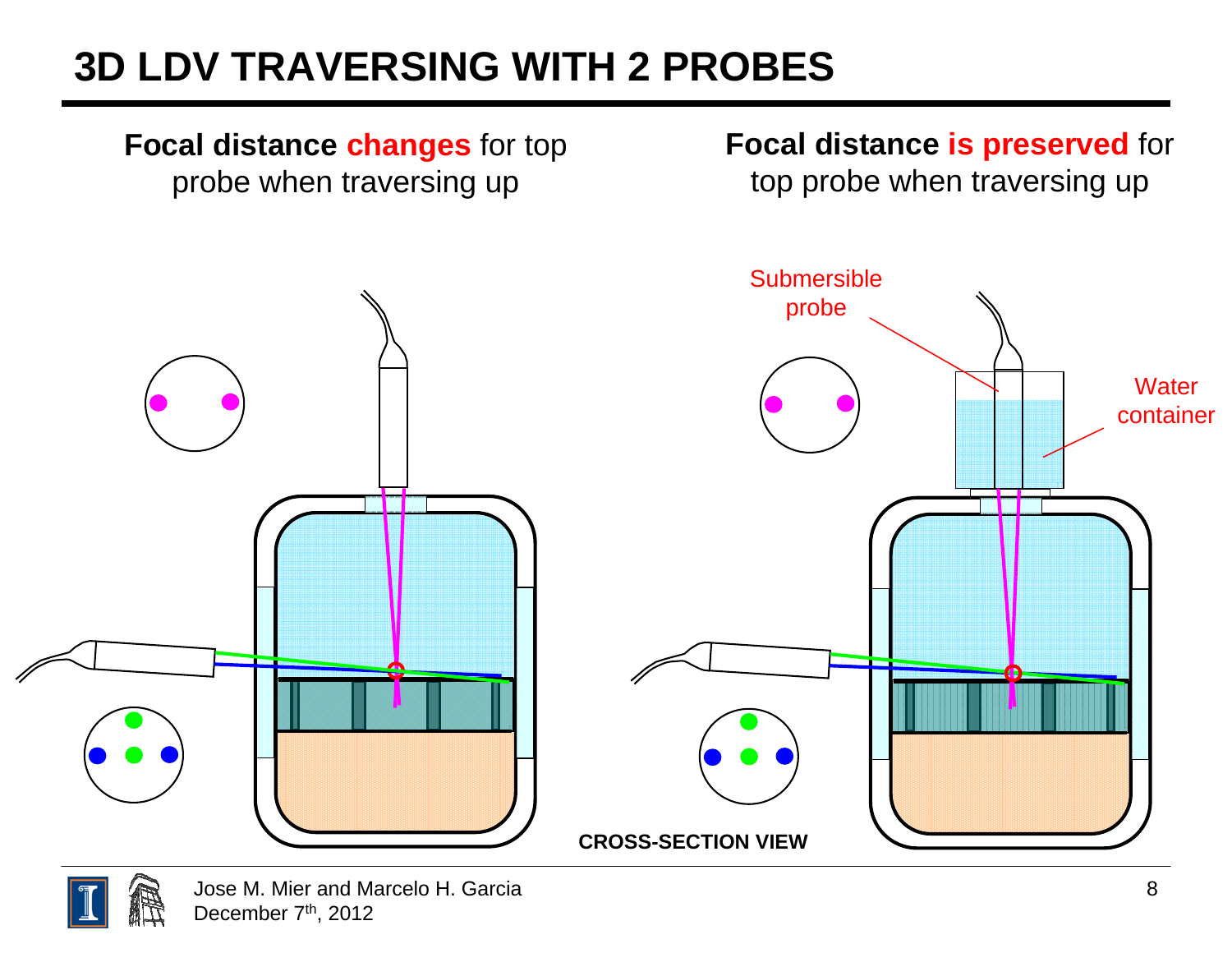#### **FOCAL DISTANCE CORRECTION: WATER CONTAINER**







Jose M. Mier and Marcelo H. Garcia December 7<sup>th</sup>, 2012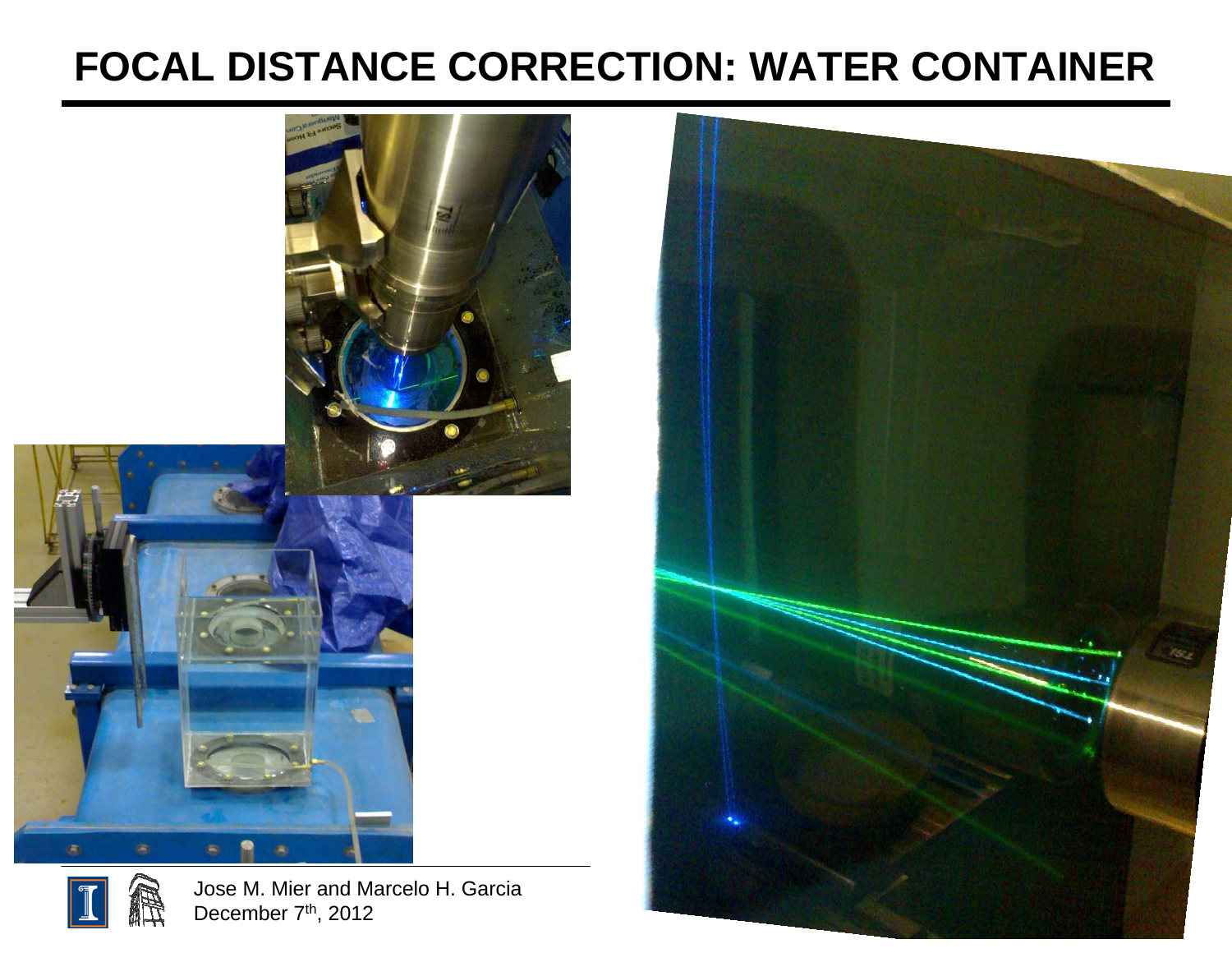### **RESULTS: MEAN VELOCITY**

#### U velocity contours:

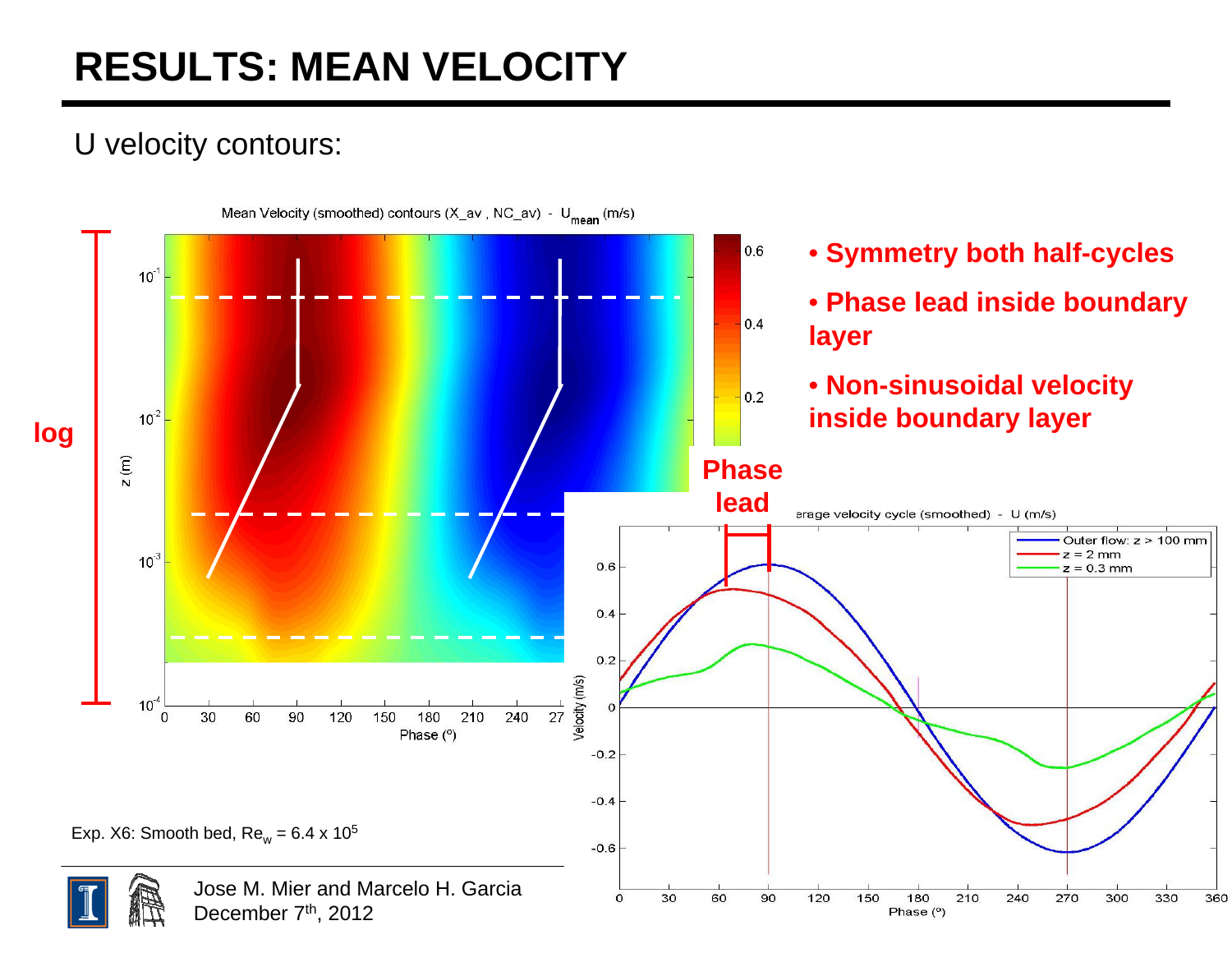### **RESULTS: TKE**

#### TKE contours:



#### • **Dominated by U contribution**

- **Good symmetry**
- **Peak turbulence near the bed**
- **Phase lead with Uom**
- **Upward propagation in time**
- **Upper limit of boundary layer thickness**

Exp. X6: Smooth bed, Re $_{\textrm{w}}$  = 6.4 x 10<sup>5</sup>